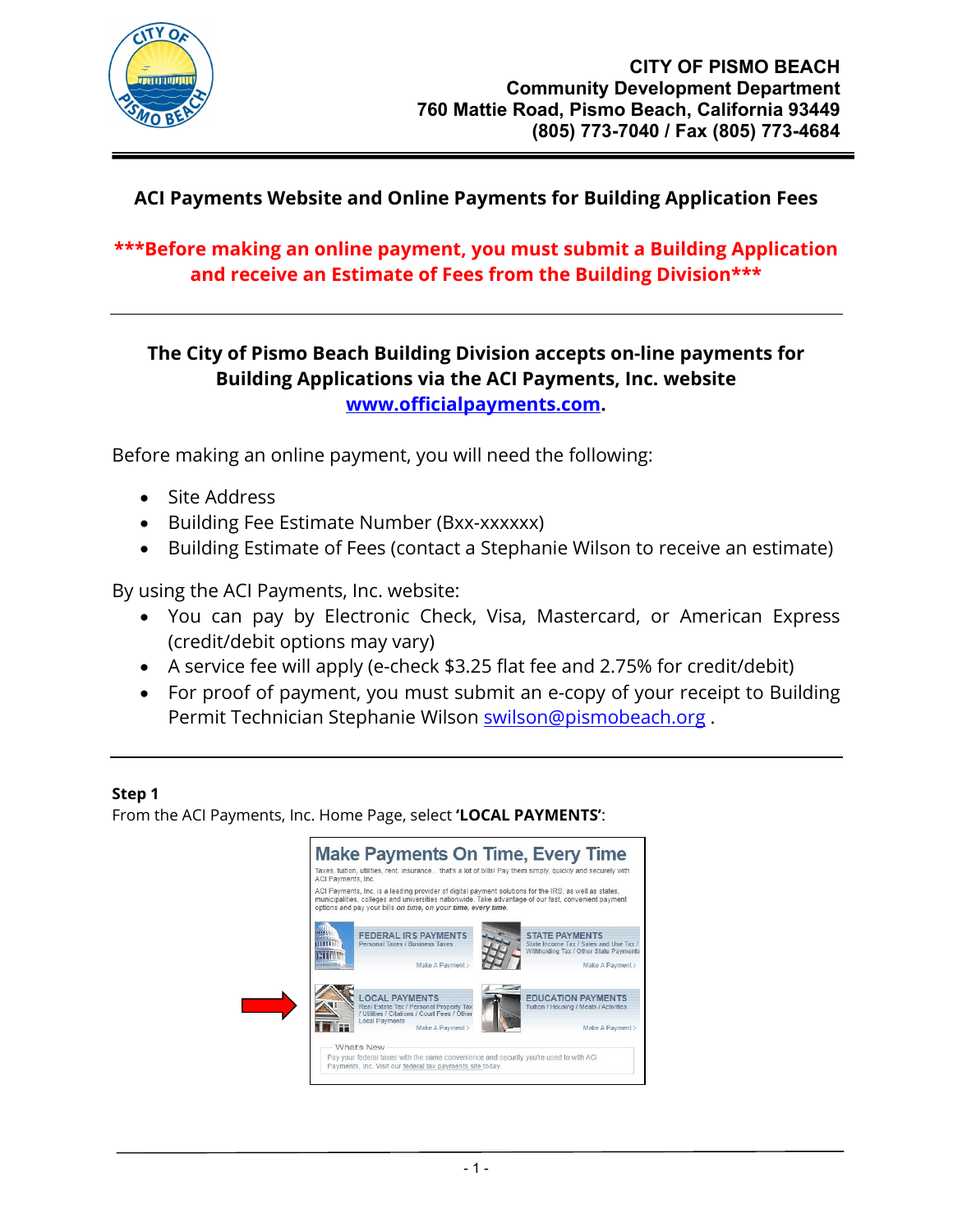#### **Step 2**

Use the dropdown fields to enter the applicable jurisdiction information:

- State or Territory California
- Payment Entity Pismo Beach, City of
- Payment Type Building/ Planning/Engineering Permit

| Enter your Jurisdiction Code:<br>0R | State or Territory:<br>California<br>$\checkmark$<br>Payment Entity:<br>Pismo Beach, City of<br>$\checkmark$<br>Payment Type:<br>Building/ Planning/Engineering Permit<br>$\checkmark$ |
|-------------------------------------|----------------------------------------------------------------------------------------------------------------------------------------------------------------------------------------|
| Cancel (X                           | Schedule Future Payments ><br>Make A Payment >                                                                                                                                         |

**\*\*\***To use either **debit** or **credit** card payments, select '**Miscellaneous Fee**' for 'Payment Type'**\*\*\***

| Enter your Jurisdiction Code:<br>0R | State or Territory:<br>California<br>$\checkmark$<br>Payment Entity:<br>Pismo Beach, City of<br>$\checkmark$<br>Payment Type:<br>Miscellaneous Fees |
|-------------------------------------|-----------------------------------------------------------------------------------------------------------------------------------------------------|
| Cancel X                            | Schedule Future Payments ><br>Make A Payment >                                                                                                      |

#### **Step 3**

Enter your payment amount, select payment option, then click 'Continue' to proceed with the payment process.

| *Payment Amount \$<br>÷ |                                      |
|-------------------------|--------------------------------------|
| <b>Payment Options:</b> |                                      |
| <b>Debit Card</b>       | <b>VISA</b>                          |
| <b>Debit Card</b>       |                                      |
| E-Check<br>○            | $e$ Check                            |
| <b>Credit Card</b>      | DISCOVER<br>1974                     |
|                         |                                      |
| Back                    | Cancel<br>Continue O<br>$\mathbf{z}$ |
|                         |                                      |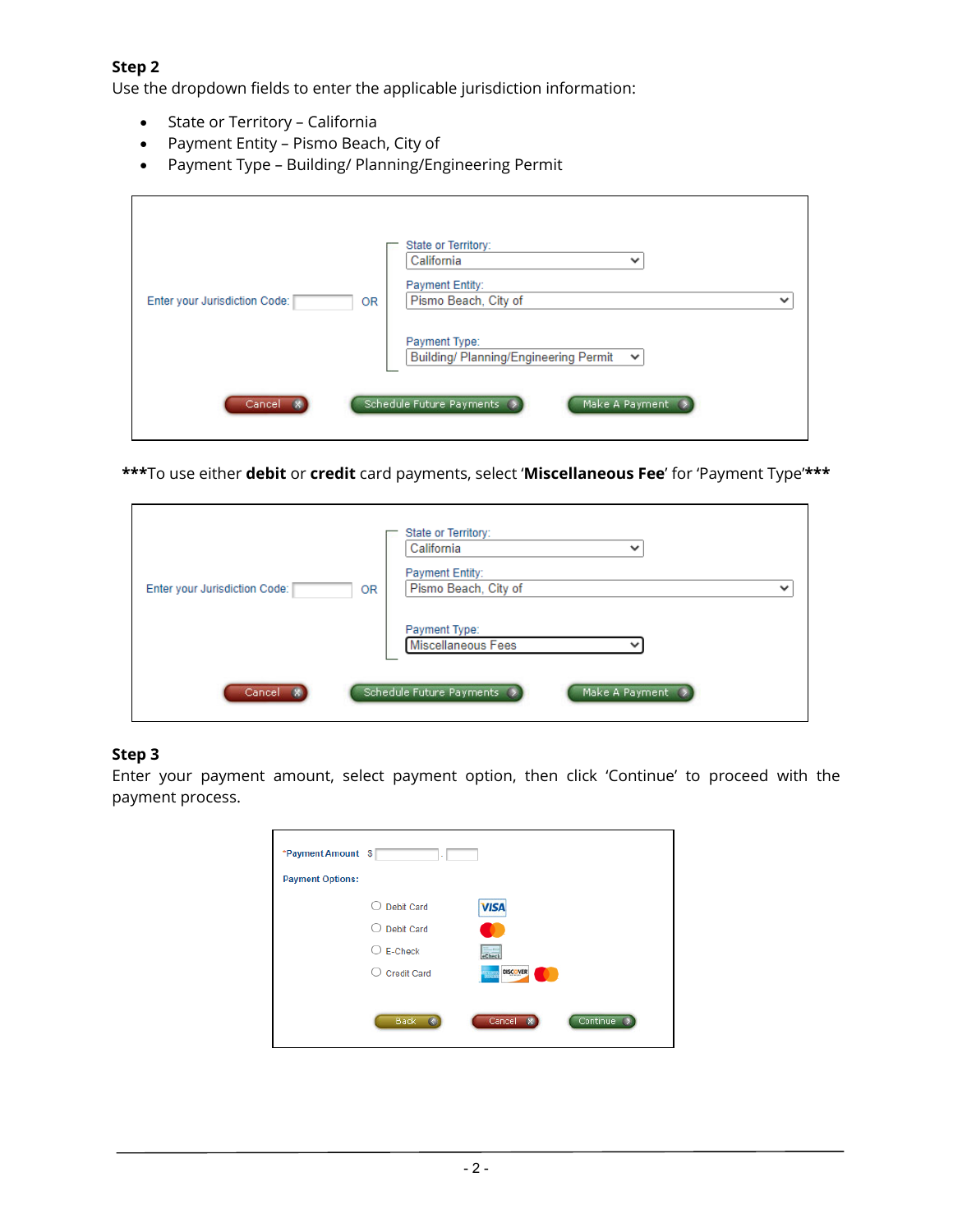### **Step 4**

You will be prompted to review and 'Accept' the payment service offered by ACI Payments, Inc. as the authorized entity to which you are making a payment. Please review the Terms and Conditions provided and click 'Accept' to proceed with your payment.

|                         |                                                                            | ITHIS PAYMENT SERVICE IS SUBJECT TO THE FOLLOWING TERMS AND CONDITIONS                                                                                                                                                                                                                                                                                                                                   |  |
|-------------------------|----------------------------------------------------------------------------|----------------------------------------------------------------------------------------------------------------------------------------------------------------------------------------------------------------------------------------------------------------------------------------------------------------------------------------------------------------------------------------------------------|--|
| Conditions              |                                                                            | Do not use or access this Website or Service if You do not agree to be bound by these Terms and                                                                                                                                                                                                                                                                                                          |  |
|                         | processing service is offered to You on behalf of your Biller ("Service"). | (These Terms and Conditions ("Terms and Conditions") are in effect for all transactions processed<br>though this payments website ("Website") on or after May 9. 2019, and apply to and govern Your<br>laccess to and use of this Website, the Service and all Alternative Channels. This payment                                                                                                        |  |
|                         |                                                                            | It is important to carefully review all Terms and Conditions below, including the provision concerning<br>REFUNDS. These Terms and Conditions may be amended at any time. All amended terms shall be<br>effective immediately after they are posted to the Website. By using this Website after such<br>modifications are posted. You are agreeing to accept and comply with the Terms and Conditions as |  |
| <b>Printer Friendly</b> |                                                                            |                                                                                                                                                                                                                                                                                                                                                                                                          |  |

#### **Step 5**

If you already have an account through ACI Payments, Inc. you will be prompted to sign in. If not, you will be prompted to either 'Create an Account' or 'Continue as Guest'. For one-time payments, you may continue as a Guest.

| Yes, I have an account                         | No, I don't have an account                                                                                 |
|------------------------------------------------|-------------------------------------------------------------------------------------------------------------|
| Sign in for faster payments<br>E-mail Address: | You can create an account for faster payments,<br>immediate payment verification and automatic<br>payments. |
| Password:<br>Submit                            | Create an Account                                                                                           |
| Forgot Password?                               | You do not need an account to make a payment.                                                               |
|                                                | Continue as Guest                                                                                           |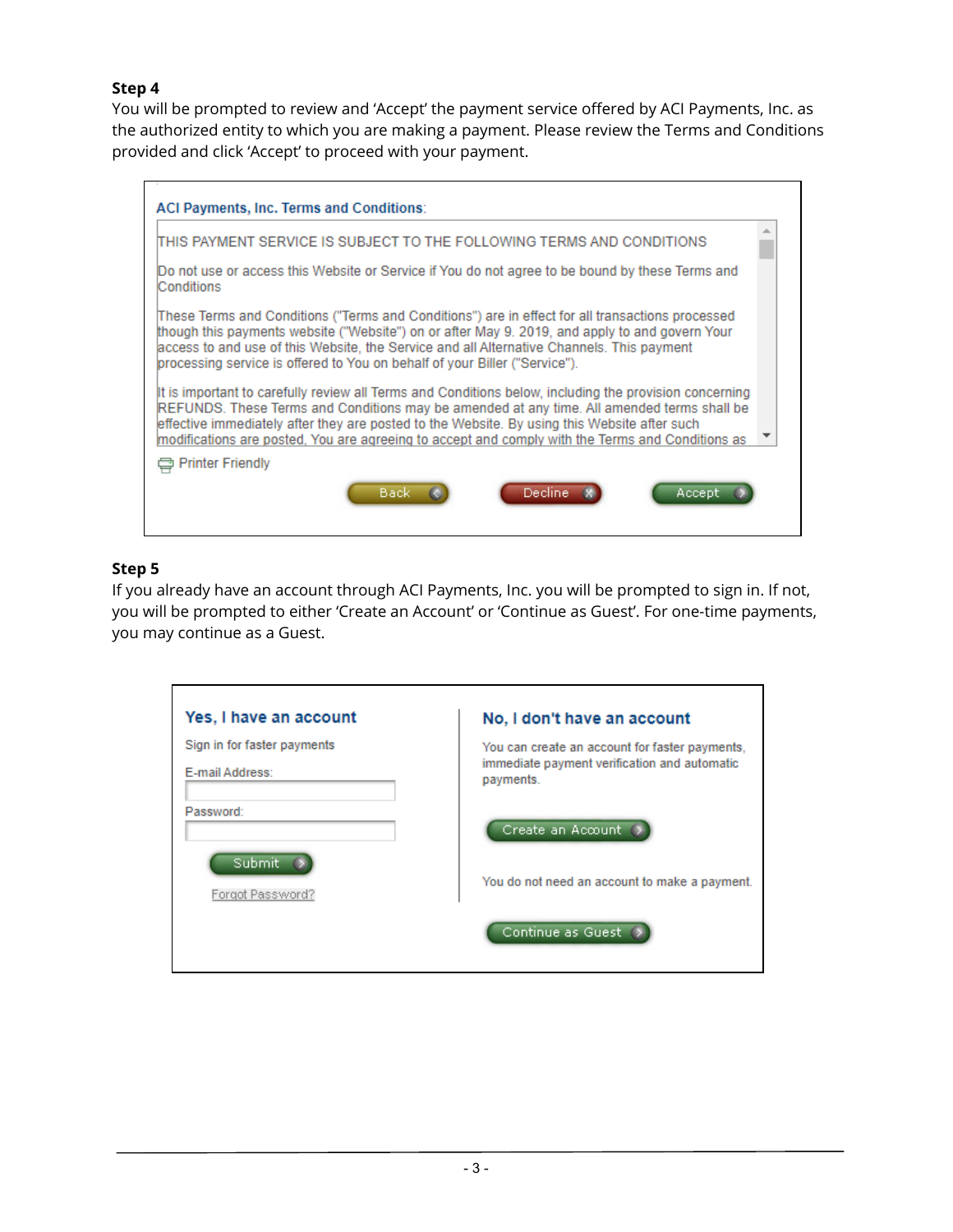#### **Step 6**

If continuing as 'Guest' or if you choose to 'Create an Account', you will be prompted to enter in 'Payer Information'. Complete all required fields and select 'Continue' to payment.

**\*\*\*IMPORTANT – DOUBLE-CHECK THE ROUTING AND CHECKING ACCOUNT #'s BEFORE CONTINUING. ANY E-CHECK's RETURNED WITH AN INVALID ACCOUNT NUMBER STRUCTURE OR UNABLE TO LOCATE ACCOUNT MESSAGE WILL BE RETURNED AND AN ADDITIONAL \$39 CHARGE WILL BE ADDED TO YOUR BALANCE.**

| <b>Payer Information</b><br>(Information for the person making the payment.)                                                  |                                       |  |  |
|-------------------------------------------------------------------------------------------------------------------------------|---------------------------------------|--|--|
| *Country:                                                                                                                     | <b>United States</b>                  |  |  |
| *First Name:                                                                                                                  |                                       |  |  |
| Middle Name:                                                                                                                  |                                       |  |  |
| *Last Name:                                                                                                                   |                                       |  |  |
| Suffix: (Jr., Sr. etc.)                                                                                                       |                                       |  |  |
| *Street Address:                                                                                                              |                                       |  |  |
|                                                                                                                               |                                       |  |  |
|                                                                                                                               |                                       |  |  |
| *Town/City:                                                                                                                   |                                       |  |  |
| *State:                                                                                                                       | -- v                                  |  |  |
| *Zip Code:                                                                                                                    |                                       |  |  |
| (Use this field for APO, FPO, AA, AE or AP codes.)                                                                            |                                       |  |  |
| *Daytime Phone:                                                                                                               |                                       |  |  |
| E-mail Address:                                                                                                               |                                       |  |  |
| (Required for an e-mail confirmation and online verification.)                                                                |                                       |  |  |
| Re-enter E-mail Address:                                                                                                      |                                       |  |  |
| Check here to set up reminders for future payments after you complete the current payment.<br>"Permit Number (ex: B21-000XXX, |                                       |  |  |
| ENG21-000XXX or P21-000XXX):<br>*Last Name:                                                                                   |                                       |  |  |
|                                                                                                                               | - Select -<br>◡                       |  |  |
| *Payment Type:                                                                                                                |                                       |  |  |
| <b>Payment Option</b><br>(May differ from the person owing the tax, bill, or fee.)                                            |                                       |  |  |
| *Card Type:                                                                                                                   | DISCOVER<br>- Select -<br>∽⊟          |  |  |
| *Card Number:                                                                                                                 |                                       |  |  |
| *Expiration Date:                                                                                                             | (mm/yy)<br>-- v 1 -- v                |  |  |
| *Card Verification Number:                                                                                                    |                                       |  |  |
| (To determine the location of your Card Verification Number, click here.)                                                     |                                       |  |  |
| <b>Payment Information</b>                                                                                                    |                                       |  |  |
| Payment Type:                                                                                                                 | Building/ Planning/Engineering Permit |  |  |
| Payment Amount:<br><b>Convenience Fee:</b>                                                                                    | \$200.00<br>\$5.50                    |  |  |
| <b>Total Payment:</b>                                                                                                         | \$205.50                              |  |  |
| Back -                                                                                                                        | Cancel<br>Continue                    |  |  |